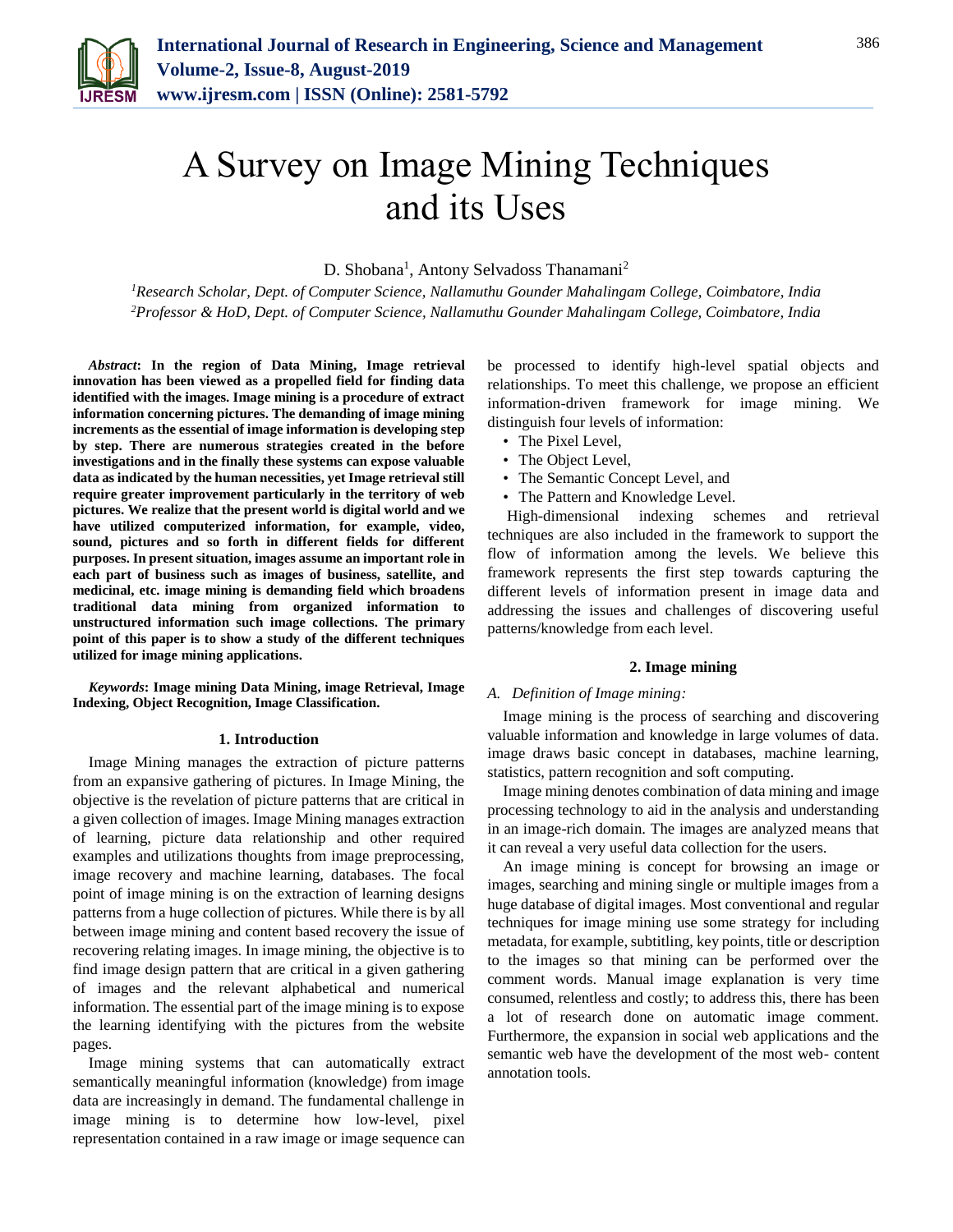

# *B. Simple concept of image mining*



Fig. 1. Image mining process

# *C. Feature extraction and transformation*

Colors, edges, shapes, and texture are the normal picture values that are utilized to separate highlights of mining. Highlight extraction dependent on these traits at the worldwide or the nearby local. There is evident exchange among worldwide and neighborhood descriptors. Worldwide descriptors are commonly simple to process, give a neat representation, however they will in general coordinate and subsequently are frequently helpless to find design pattern or changes in the shapes. Nearby descriptors, then again, will in general produce increasingly expand representations and can yield valuable results even when part of the basic characteristic.

## **3. Need of image mining**

Image whenever dissected, can uncover helpful data towards the human clients. Picture mining alludes to the extraction with respect to understood information, picture information relationship, or different plans not unequivocally put away inside pictures.

Image mining is over only an extendable of information mining to picture segment.

Image mining is an interdisciplinary field that depends on claims to fame, for example, machine vision, picture handling, picture recovery, information mining, machine learning, databases and man-made consciousness. Albeit numerous examinations have been led in every one of these territories, explore on picture mining and rising issues is in its early stages.



Fig. 2. Image mining

Images, if analyzed, can reveal useful information towards the human users. Image mining refers to the extraction regarding implicit knowledge, image data relationship, or other

designs not explicitly stored inside images. Image mining is over just an extendable of data mining to image sector.

## **4. Image mining techniques**

Image mining incorporates object acknowledgment, image indexing and recovery, image arrangement and bunching, association rules mining, and neural network system.

- Object Recognition
- Image Retrieval
- Text based Image Retrieval
- Query Based Image Retrieval
- Image Indexing
- Textual
- Content-based image retrieval (CBIR)
- Image Classification
- Image Clustering
- Association rules mining
- Neural network

### **5. Image mining frameworks**

At the moment, a couple types of frameworks work extremely well:

- Function-Driven Structure
- Information-Driven Image Frameworks.

## *A. Function-driven frameworks*

The majority of already having image mining system structures comes under the function-driven image mining framework because they are arranged according to segment functionalities.

Datcu and Siedel (2000) proposed an intelligent satellite mining system that had two Modules:

- a) pre-processing, data acquisition and archiving system which was required to extract the information from the image, database of raw images, and retrieval of Image
- b) an image mining system to help the users to understand the detailed information of Image and detect relevant information.

Similarly, the multimedia inner included four major components:

- Image excavator which retrieved the image and videos from the existing multimedia N database.
- A pre-processor which extracted the features of the images and store the processed data into the database.
- A search kernel to generate the result depends upon the query from the image and video database

The discovery modules such as classifier, association and characterizer perform image information mining routines to generate the underlying patterns and knowledge within the images.

### *B. Information-driven frameworks*

While the function-driven framework system fills the need of